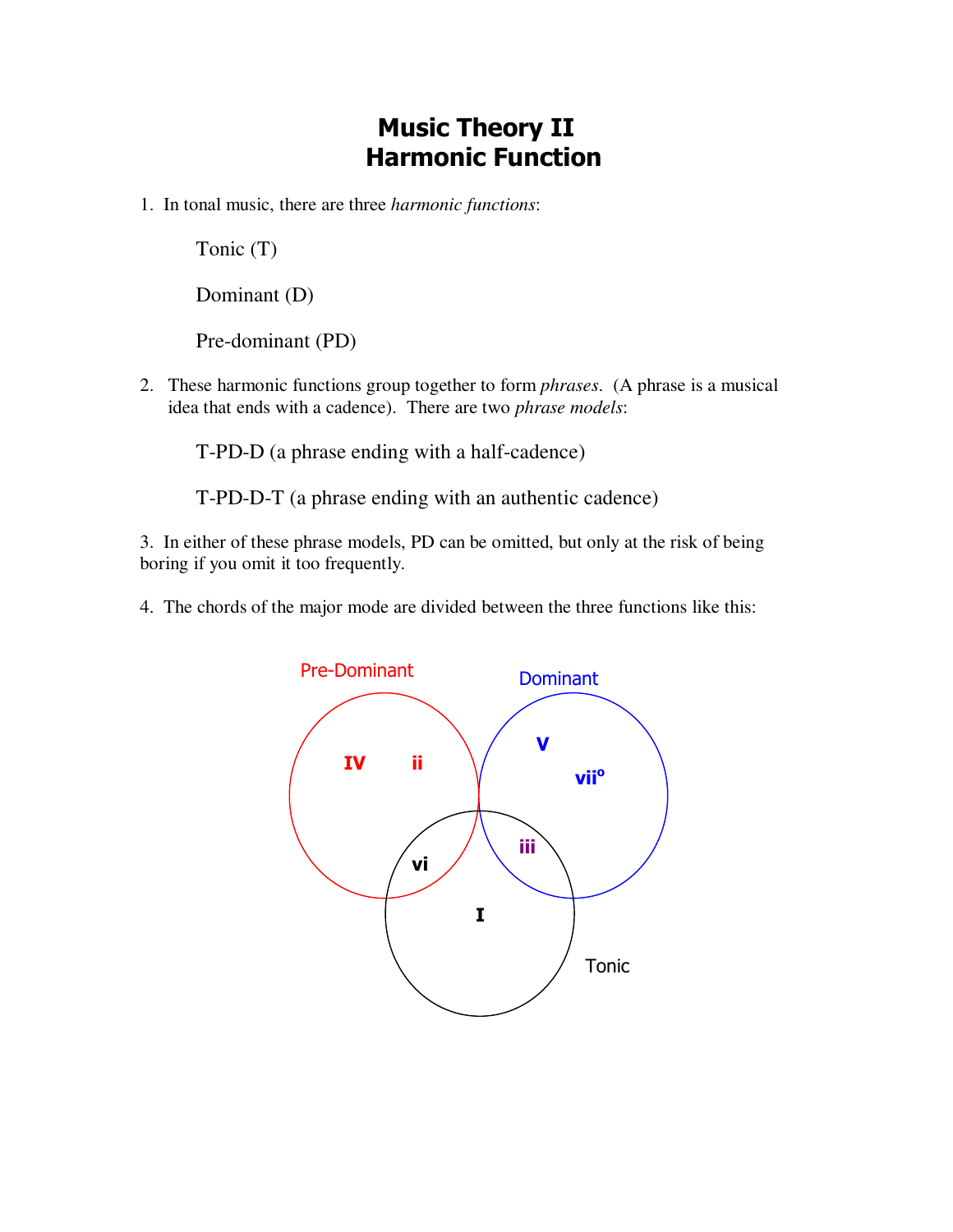And the chords of the minor mode are divided like this:



Consider this progression:

 $I$ —vi—IV—V<sup>7</sup>

 If I were labeling the harmonic function of these chords, I would write the following:

T—Ts—PD—D

(Ts stands for *tonic substitute*, which is what vi is doing – it's moving us smoothly between I and IV.

8. Composers do three things with the phrase models.

First, they make chains of them:

[T—PD—D]—[T—PD—D—T]